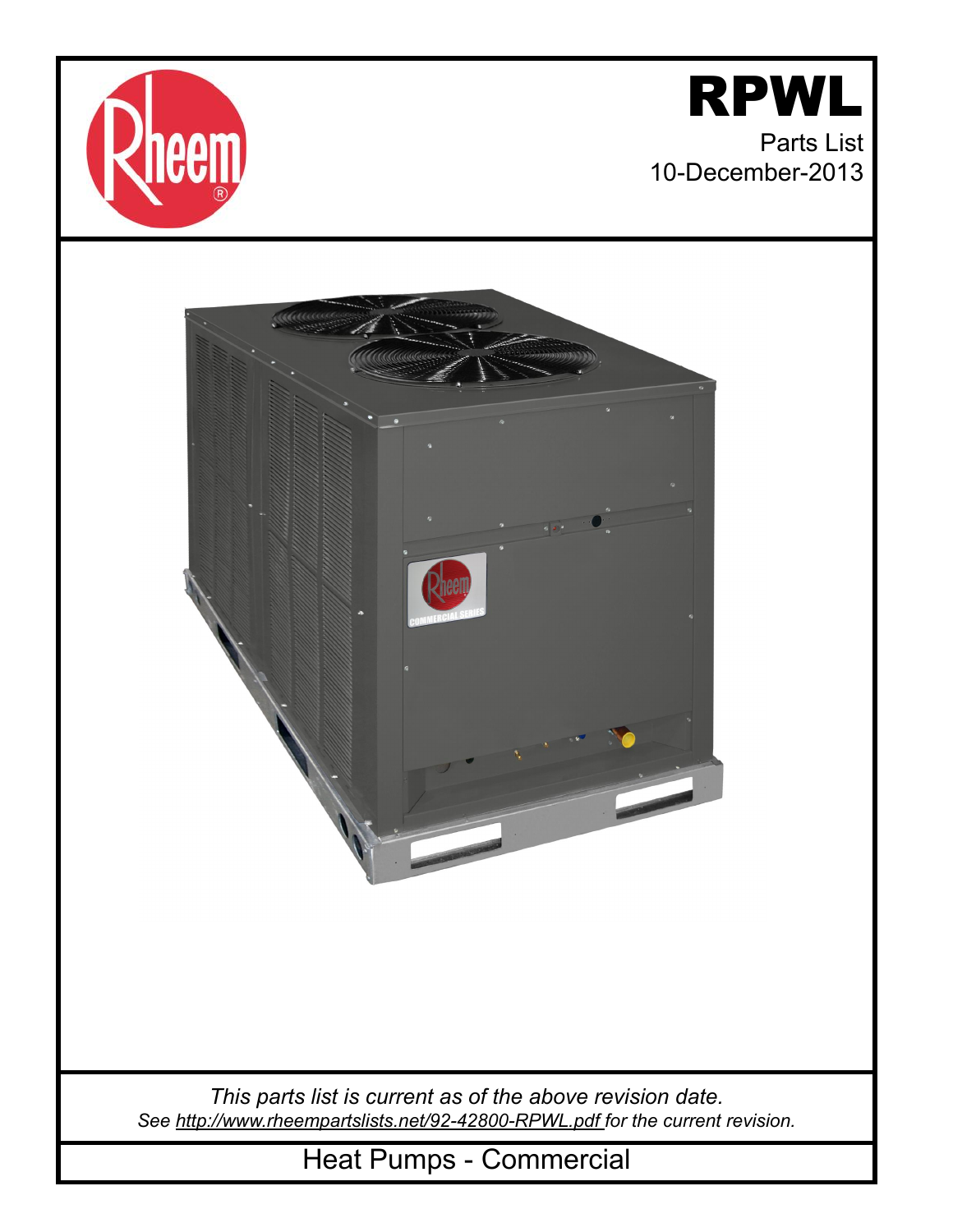## **Table of Contents**

| <b>Parts Numbers</b> |           |
|----------------------|-----------|
|                      | Page 4    |
|                      |           |
|                      |           |
|                      |           |
|                      |           |
|                      |           |
|                      |           |
|                      |           |
|                      |           |
|                      |           |
|                      |           |
|                      |           |
|                      |           |
|                      |           |
|                      |           |
|                      | . Page 17 |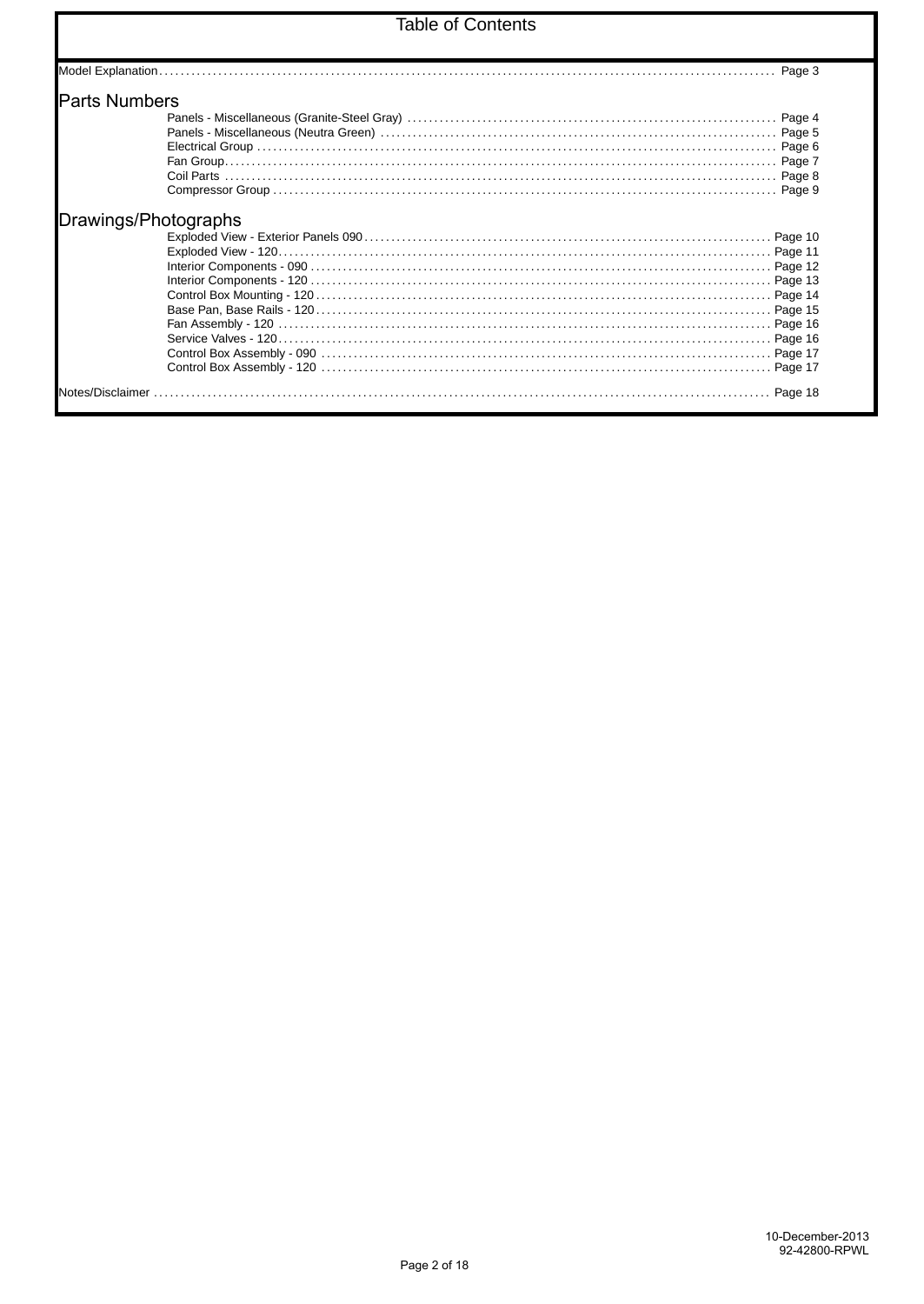|              | R                                | P            | W |   | ٠ | 0 | 9 | 0 | C                                                                  | A                             | z |
|--------------|----------------------------------|--------------|---|---|---|---|---|---|--------------------------------------------------------------------|-------------------------------|---|
|              | 1                                | $\mathbf{2}$ | 3 | 4 |   |   | 5 |   | 6                                                                  |                               | 8 |
|              | <b>TRADEBRAND IDENTIFICATION</b> |              |   |   |   |   |   | 6 |                                                                    | <b>ELECTRICAL DESIGNATION</b> |   |
|              |                                  |              |   |   |   |   |   |   |                                                                    | $C = 208 - 230/3/60$          |   |
| $\mathbf{2}$ | <b>MODEL</b>                     |              |   |   |   |   |   |   | $D = 460/3/60$                                                     |                               |   |
|              | $P =$ Remote Heat Pump           |              |   |   |   |   |   |   |                                                                    | $N = 380 - 415/3/50$          |   |
| 3            | <b>TYPE</b>                      |              |   |   |   |   |   | 7 |                                                                    | <b>DESIGN VARIATION</b>       |   |
|              | $W = High Efficiency$ Commercial |              |   |   |   |   |   |   | A= Standard                                                        |                               |   |
| 4            | <b>DESIGN SERIES</b>             |              |   |   |   |   |   | 8 |                                                                    | <b>COMPRESSOR TYPE</b>        |   |
|              | $L = R410A$                      |              |   |   |   |   |   |   | $Z =$ Scroll Compressor                                            |                               |   |
| 5            | <b>COOLING CAPACITY</b>          |              |   |   |   |   |   |   |                                                                    |                               |   |
|              | $090 = 90,000$ BTU/HR            |              |   |   |   |   |   |   |                                                                    |                               |   |
|              | $120 = 120,000$ BTU/HR           |              |   |   |   |   |   |   |                                                                    |                               |   |
|              |                                  |              |   |   |   |   |   |   | <b>SERIAL NUMBER EXPLANATION (Units Produced before Nov. 2013)</b> |                               |   |

- **1 COMPRESSOR IDENTIFICATION NUMBER**
- **2 PRODUCTION LOCATION** F = Fort Smith, AR
- **3 WEEK OF PRODUCTION**
- **4 YEAR OF PRODUCTION**
- **5 PRODUCTION NUMBER**

**SERIAL NUMBER EXPLANATION (Units Produced after Nov. 2013)**

- **(1) PLANT CODE**  F = Fort Smith, AR
- **(2) WEEK OF PRODUCTION**
- **(3) YEAR OF PRODUCTION**
- **(4) PRODUCTION NUMBER**

 **Note: For Compressor Identification Number, see Compressor Code on Rating Plate**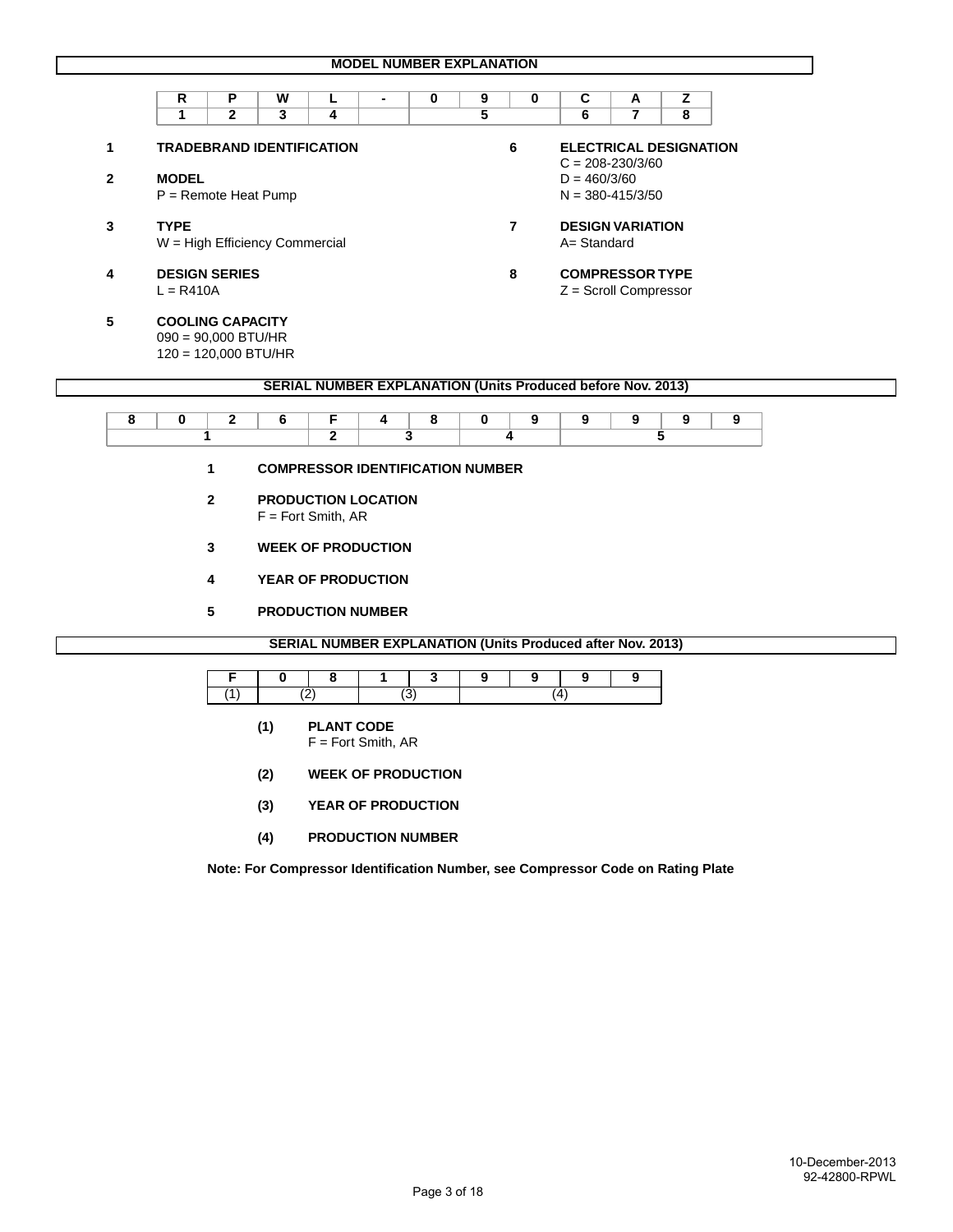|                 | <b>MODEL</b>                                                          | <b>RPWL</b>  | <b>RPWL</b>                   |
|-----------------|-----------------------------------------------------------------------|--------------|-------------------------------|
|                 | No.   Notes  CAPACITY                                                 | 090          | 090                           |
|                 | <b>ELECTRICAL DESIGNATION</b>                                         | <b>CAZ</b>   | <b>DAZ</b>                    |
|                 | <b>PANELS, MISCELLANEOUS PARTS (Granite/Steel Gray - After F4411)</b> |              |                               |
|                 | Base Pan                                                              | AE-58426-83  | AE-58426-83                   |
| 2               | Button Plug (2)                                                       | 45-22980-07  | 45-22980-07                   |
| 3               | Louver Panel - Right Side Front                                       |              | AS-102956-02H   AS-102956-02H |
| 4               | Louver Panel - Cabinet Side Rear (2)                                  |              | AS-102956-03H   AS-102956-03H |
| 5               | Louver Panel - Rear                                                   |              | AS-103078-01H AS-103078-01H   |
| 6               | Louver Panel - Left Side Front                                        |              | AS-102956-01H   AS-102956-01H |
| $\overline{7}$  | <b>Access Panel - Upper</b>                                           |              | AS-100617-07H AS-100617-07H   |
| 8               | Access Panel - Lower                                                  |              | AS-103033-01H   AS-103033-01H |
| 9               | Wire Grille                                                           | 95-100906-05 | 95-100906-05                  |
| 10 <sup>°</sup> | Control Box                                                           | AE-100633-03 | AE-100633-03                  |
| 11              | <b>Top Panel</b>                                                      |              | AS-100618-05H   AS-100618-05H |

|                 | <b>MODEL</b>                                                   | <b>RPWL</b>  | <b>RPWL</b>  |
|-----------------|----------------------------------------------------------------|--------------|--------------|
|                 | No.   Notes CAPACITY                                           | 120          | 120          |
|                 | <b>ELECTRICAL DESIGNATION</b>                                  | CAZ          | <b>DAZ</b>   |
|                 | PANELS, MISCELLANEOUS PARTS (Granite/Steel Gray - After F4411) |              |              |
|                 | Base Pan                                                       | AS-90929-04H | AS-90929-04H |
| 2               | Base Rail - End (2)                                            | AE-90925-01  | AE-90925-01  |
| 3               | Base Rail - Side (2)                                           | AE-90925-04  | AE-90925-04  |
| 4               | Base Rail - Middle Support                                     | AE-90925-05  | AE-90925-05  |
| 5               | <b>Connection Panel</b>                                        | AS-90936-02H | AS-90936-02H |
| 5a              | Bushing - Star                                                 | 45-18515-01  | 45-18515-01  |
| 6               | Louver Panel (4)                                               | AS-90944-03H | AS-90944-03H |
|                 | <b>Control Box Cover</b>                                       | AS-90935-01H | AS-90935-01H |
| 8               | <b>Access Panel - Front</b>                                    | AS-90937-01H | AS-90937-01H |
| 9               | Access Panel - Rear                                            | AS-90938-01H | AS-90938-01H |
| 10              | Center Post (2)                                                | AS-90931-01H | AS-90931-01H |
| 11              | Corner Post (4)                                                | AS-90930-01H | AS-90930-01H |
| 12              | Wire Grille (2)                                                | 95-42507-01  | 95-42507-01  |
| 13              | Venturi Ring (2)                                               | AS-90632-01H | AS-90632-01H |
| 14              | Control Box                                                    | AS-90933-02  | AS-90933-02  |
| 15              | <b>Top Panel</b>                                               | AS-90942-04H | AS-90942-04H |
| 16              | Control Box Mounting Bracket (Top)                             | AE-90934-02  | AE-90934-02  |
| $\overline{17}$ | Control Box Mounting Bracket (Bottom)                          | AS-90934-03H | AS-90934-03H |
| $\overline{18}$ | Control Box Mounting Bracket (Side) (2)                        | AE-90934-01  | AE-90934-01  |
|                 | Mounting Bracket - Service Valve                               | AE-102833-02 | AE-102833-02 |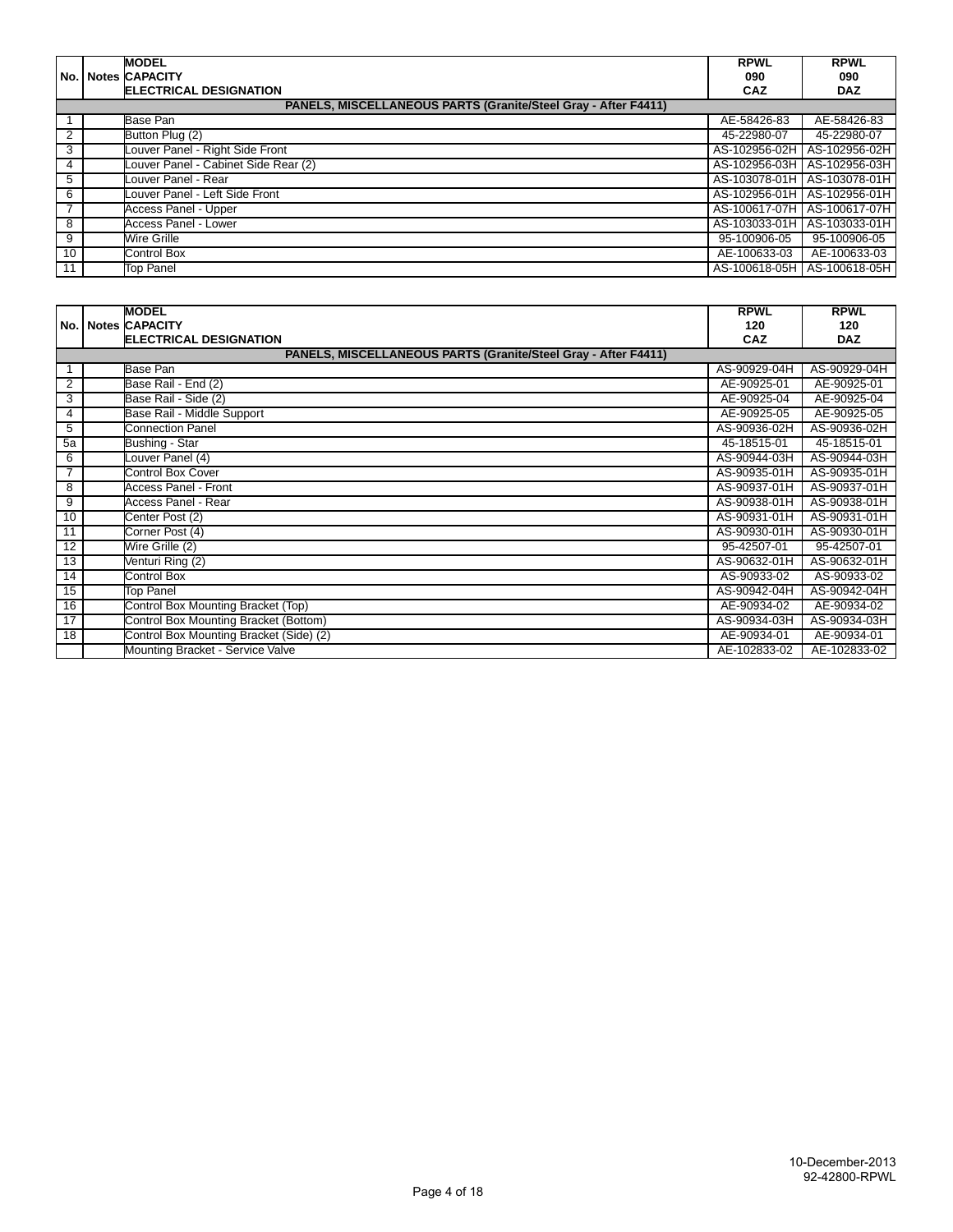|                | <b>MODEL</b>                                                     | <b>RPWL</b>   | <b>RPWL</b>                   |
|----------------|------------------------------------------------------------------|---------------|-------------------------------|
|                | <b>No. Notes CAPACITY</b>                                        | 090           | 090                           |
|                | <b>ELECTRICAL DESIGNATION</b>                                    | <b>CAZ</b>    | <b>DAZ</b>                    |
|                | <b>PANELS, MISCELLANEOUS PARTS (Neutra Green - Before F4411)</b> |               |                               |
|                | Base Pan                                                         | AE-58426-03   | AE-58426-03                   |
| $\overline{2}$ | Button Plug (2)                                                  | 45-22980-07   | 45-22980-07                   |
| 3              | Louver Panel - Right Side Front                                  | AS-102956-02A | AS-102956-02A                 |
| 4              | Louver Panel - Cabinet Side Rear (2)                             |               | AS-102956-03A   AS-102956-03A |
| 5              | Louver Panel - Rear                                              |               | AS-103078-01A   AS-103078-01A |
| 6              | Louver Panel - Left Side Front                                   |               | AS-102956-01A   AS-102956-01A |
| $\overline{7}$ | <b>Access Panel - Upper</b>                                      |               | AS-100617-07A   AS-100617-07A |
| 8              | Access Panel - Lower                                             |               | AS-103033-01A   AS-103033-01A |
| 9              | Wire Grille                                                      | 95-100906-05  | 95-100906-05                  |
| 10             | <b>Control Box</b>                                               | AE-100633-03  | AE-100633-03                  |
| 11             | Top Panel                                                        |               | AS-100618-05A   AS-100618-05A |

|                | <b>MODEL</b>                                              | <b>RPWL</b>  | <b>RPWL</b>  |
|----------------|-----------------------------------------------------------|--------------|--------------|
|                | No.   Notes CAPACITY                                      | 120          | 120          |
|                | <b>ELECTRICAL DESIGNATION</b>                             | CAZ          | <b>DAZ</b>   |
|                | PANELS, MISCELLANEOUS PARTS (Neutra Green - Before F4411) |              |              |
| 1              | Base Pan                                                  | AS-90929-04  | AS-90929-04  |
| $\overline{2}$ | Base Rail - End (2)                                       | AE-90925-01  | AE-90925-01  |
| 3              | Base Rail - Side (2)                                      | AE-90925-04  | AE-90925-04  |
| 4              | Base Rail - Middle Support                                | AE-90925-05  | AE-90925-05  |
| 5              | <b>Connection Panel</b>                                   | AS-90936-02A | AS-90936-02A |
| 5a             | Bushing - Star                                            | 45-18515-01  | 45-18515-01  |
| 6              | Louver Panel (4)                                          | AE-90944-03  | AE-90944-03  |
| 7              | <b>Control Box Cover</b>                                  | AE-90935-01  | AE-90935-01  |
| 8              | <b>Access Panel - Front</b>                               | AE-90937-01  | AE-90937-01  |
| 9              | Access Panel - Rear                                       | AE-90938-01  | AE-90938-01  |
| 10             | Center Post (2)                                           | AE-90931-01  | AE-90931-01  |
| 11             | Corner Post (4)                                           | AE-90930-01  | AE-90930-01  |
| 12             | Wire Grille (2)                                           | 95-42507-01  | 95-42507-01  |
| 13             | Venturi Ring (2)                                          | AE-90632-01  | AE-90632-01  |
| 14             | Control Box                                               | AS-90933-02  | AS-90933-02  |
| 15             | <b>Top Panel</b>                                          | AS-90942-04  | AS-90942-04  |
| 16             | Control Box Mounting Bracket (Top)                        | AE-90934-02  | AE-90934-02  |
| 17             | Control Box Mounting Bracket (Bottom)                     | AE-90934-03  | AE-90934-03  |
| 18             | Control Box Mounting Bracket (Side) (2)                   | AE-90934-01  | AE-90934-01  |
|                | Mounting Bracket - Service Valve (Before F3310)           | AE-102833-01 | AE-102833-01 |
|                | Mounting Bracket - Service Valve (After F3310)            | AE-102833-02 | AE-102833-02 |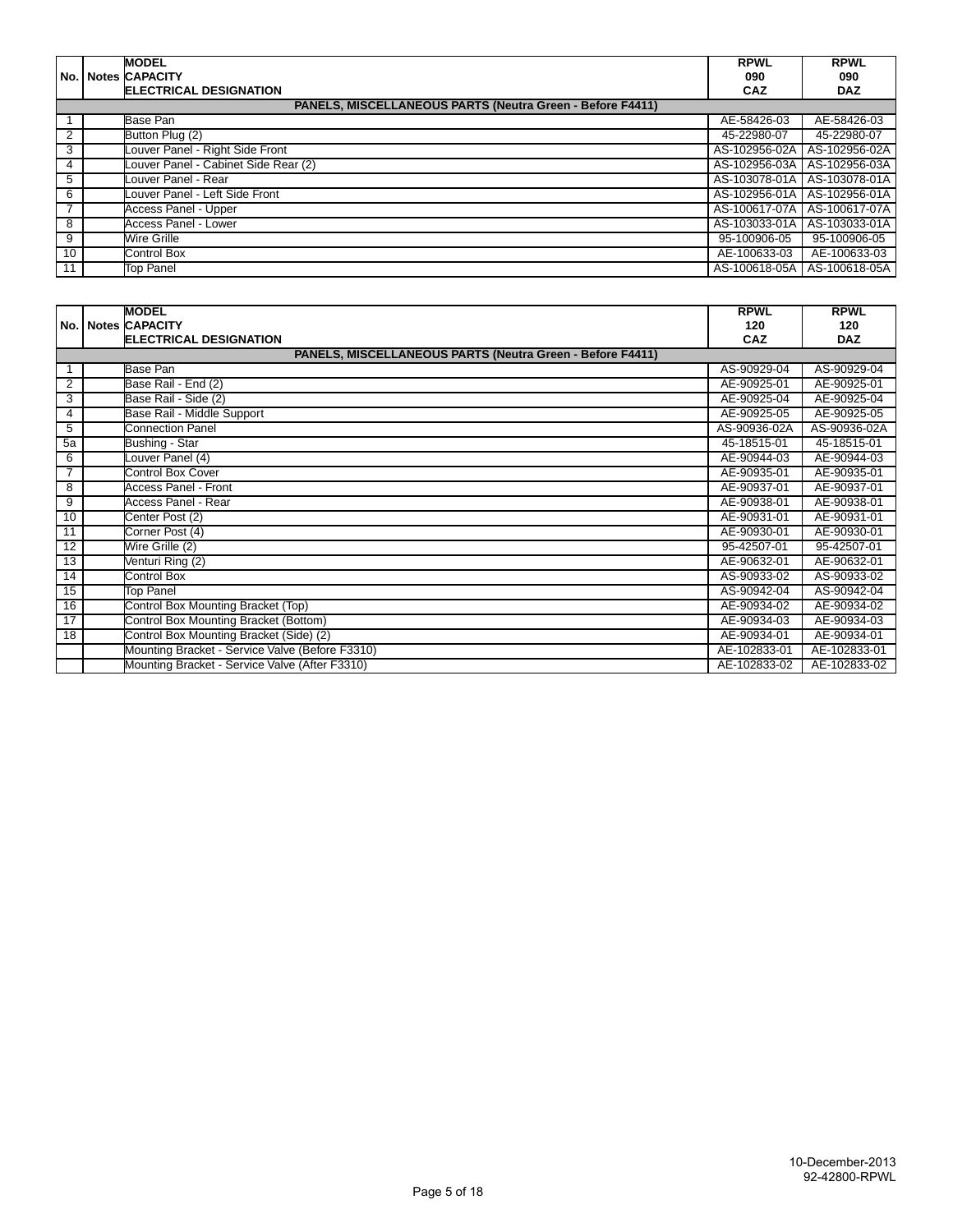|                   |     | <b>MODEL</b>                  | <b>RPWL</b>   | <b>RPWL</b>  |
|-------------------|-----|-------------------------------|---------------|--------------|
|                   |     | <b>No. Notes CAPACITY</b>     | 090           | 090          |
|                   |     | <b>ELECTRICAL DESIGNATION</b> | CAZ           | <b>DAZ</b>   |
|                   |     | <b>ELECTRICAL GROUP</b>       |               |              |
| $12 \overline{ }$ | Stk | Defrost Control Board         | 47-102684-02  | 47-102684-02 |
| 12a               |     | Defrost Sensor                | 47-102710-01  | 47-102710-01 |
| 12 <sub>b</sub>   |     | <b>Ambient Sensor</b>         | 47-102709-01  | 47-102709-01 |
| 13                | Stk | Contactor                     | 42-102664-19  | 42-102664-19 |
| 14a               |     | Grounding Lug                 | 45-19000-02   | 45-19000-02  |
| 14 <sub>b</sub>   | Stk | <b>Terminal Strip</b>         | 45-23591-01   | 45-23591-01  |
| 15                | Stk | Transformer                   | 46-42515-01   | 46-42515-02  |
| 16                | Stk | Relay (2)                     | 42-102234-01  | 42-102234-01 |
| 17                | Stk | Low Ambient Control           | 47-102478-01  | 47-102478-01 |
| 17a               |     | <b>Switch Retainer Plate</b>  | AE-90946-03   | AE-90946-03  |
| 18                |     | Bushing - Nylon Snap (3)      | 45-17057-06   | 45-17057-06  |
| 38                |     | Capacitor - Fan Motor         | See Fan Group |              |

|                 |     | <b>MODEL</b>                  | <b>RPWL</b>  | <b>RPWL</b>  |
|-----------------|-----|-------------------------------|--------------|--------------|
| No.             |     | <b>Notes CAPACITY</b>         | 120          | 120          |
|                 |     | <b>ELECTRICAL DESIGNATION</b> | <b>CAZ</b>   | <b>DAZ</b>   |
|                 |     | <b>ELECTRICAL GROUP</b>       |              |              |
| 32              | Stk | Defrost Control Board         | 47-102684-02 | 47-102684-02 |
| 32a             |     | Defrost Sensor                | 47-102710-02 | 47-102710-02 |
| 32 <sub>b</sub> |     | <b>Ambient Sensor</b>         | 47-102709-01 | 47-102709-01 |
| 33              | Stk | Contactor                     | 42-42667-01  | 42-42667-01  |
| 34a             | Stk | <b>Terminal Strip</b>         | 45-23591-01  | 45-23591-01  |
| 34 <sub>b</sub> |     | Grounding Lug                 | 45-19000-02  | 45-19000-02  |
| 35              | Stk | Transformer                   | 46-42515-01  | 46-42515-02  |
| 36              | Stk | Relay (2)                     | 42-19736-02  | 42-19736-02  |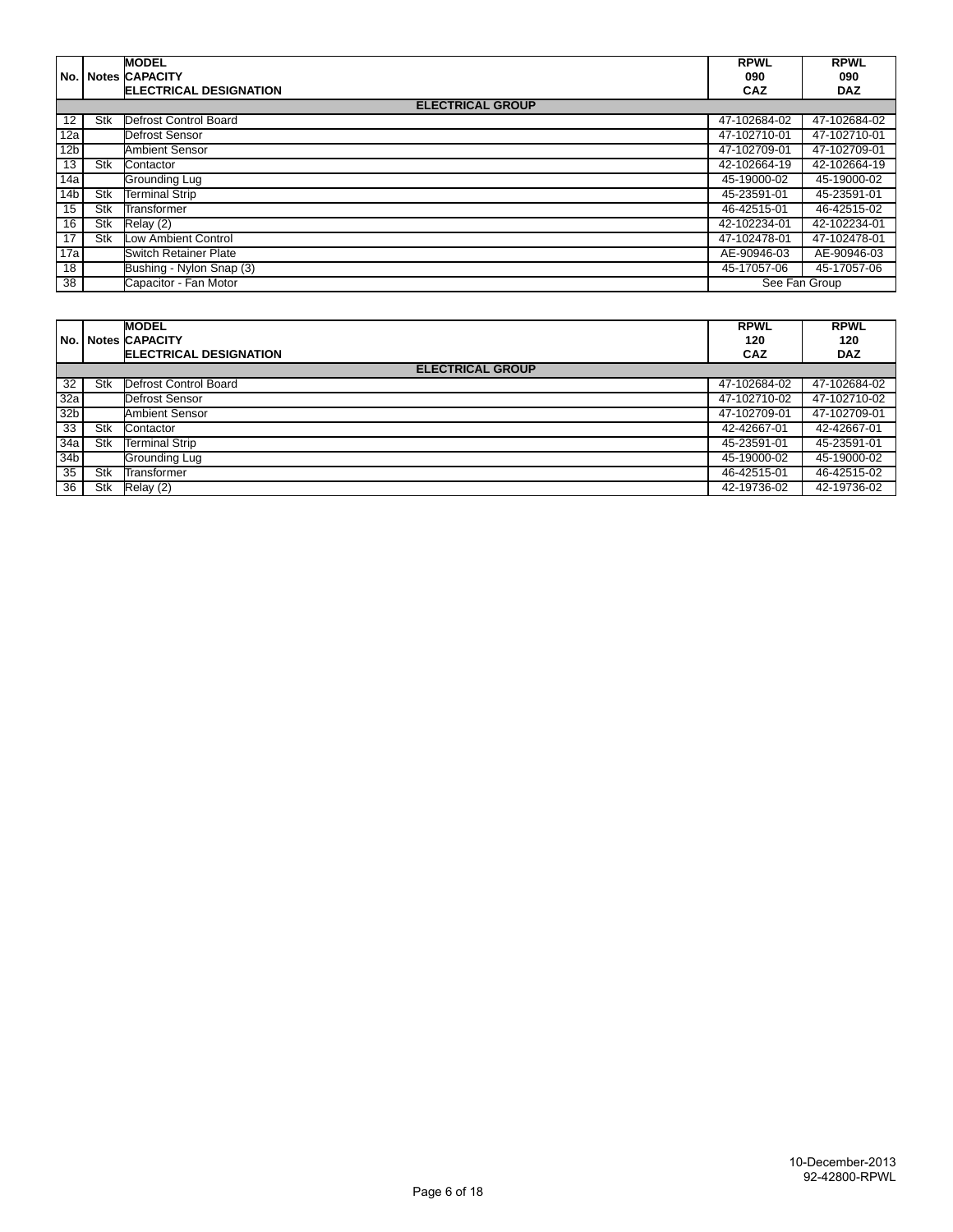|    |     | <b>MODEL</b><br>No. Notes CAPACITY<br><b>IELECTRICAL DESIGNATION</b> | <b>RPWL</b><br>090<br><b>CAZ</b> | <b>RPWL</b><br>090<br><b>DAZ</b> |
|----|-----|----------------------------------------------------------------------|----------------------------------|----------------------------------|
|    |     | <b>FAN GROUP</b>                                                     |                                  |                                  |
| 37 | Stk | Fan Motor                                                            | 51-42534-19                      | 51-42534-20                      |
| 38 | Stk | Capacitor - Fan Motor                                                | 43-100496-12                     | 43-100496-12                     |
| 39 | Stk | Fan Blade                                                            | 70-101323-22                     | 70-101323-22                     |

|     |     | <b>MODEL</b><br><b>No. Notes CAPACITY</b>   | <b>RPWL</b><br>120 | <b>RPWL</b><br>120 |
|-----|-----|---------------------------------------------|--------------------|--------------------|
|     |     | <b>ELECTRICAL DESIGNATION</b>               | <b>CAZ</b>         | <b>DAZ</b>         |
|     |     | <b>FAN GROUP</b>                            |                    |                    |
| 37  | Stk | Fan Motor (2)                               | 51-42534-09        | 51-42534-10        |
|     |     | Wiring Harness - Run Capacitor to Fan Motor | 45-42522-60        | 45-42522-60        |
|     |     | Wiring Harness - Compressor to Contactor    | 45-42522-63        | 45-42522-63        |
| 38  | Stk | Capacitor - Fan Motor (2)                   | 43-100496-41       | 43-100496-41       |
| 38a |     | Capacitor Strap (2)                         | AE-50892-01        | AE-50892-01        |
| 39  | Stk | Fan Blade (2)                               | 70-42572-02        | 70-42572-02        |
| 40  |     | Fan Motor Cap/Rainshield (2)                | 56-17070-01        | 56-17070-01        |
| 41  |     | Motor Mount - Outdoor Fan (2)               | 70-42504-01        | 70-42504-01        |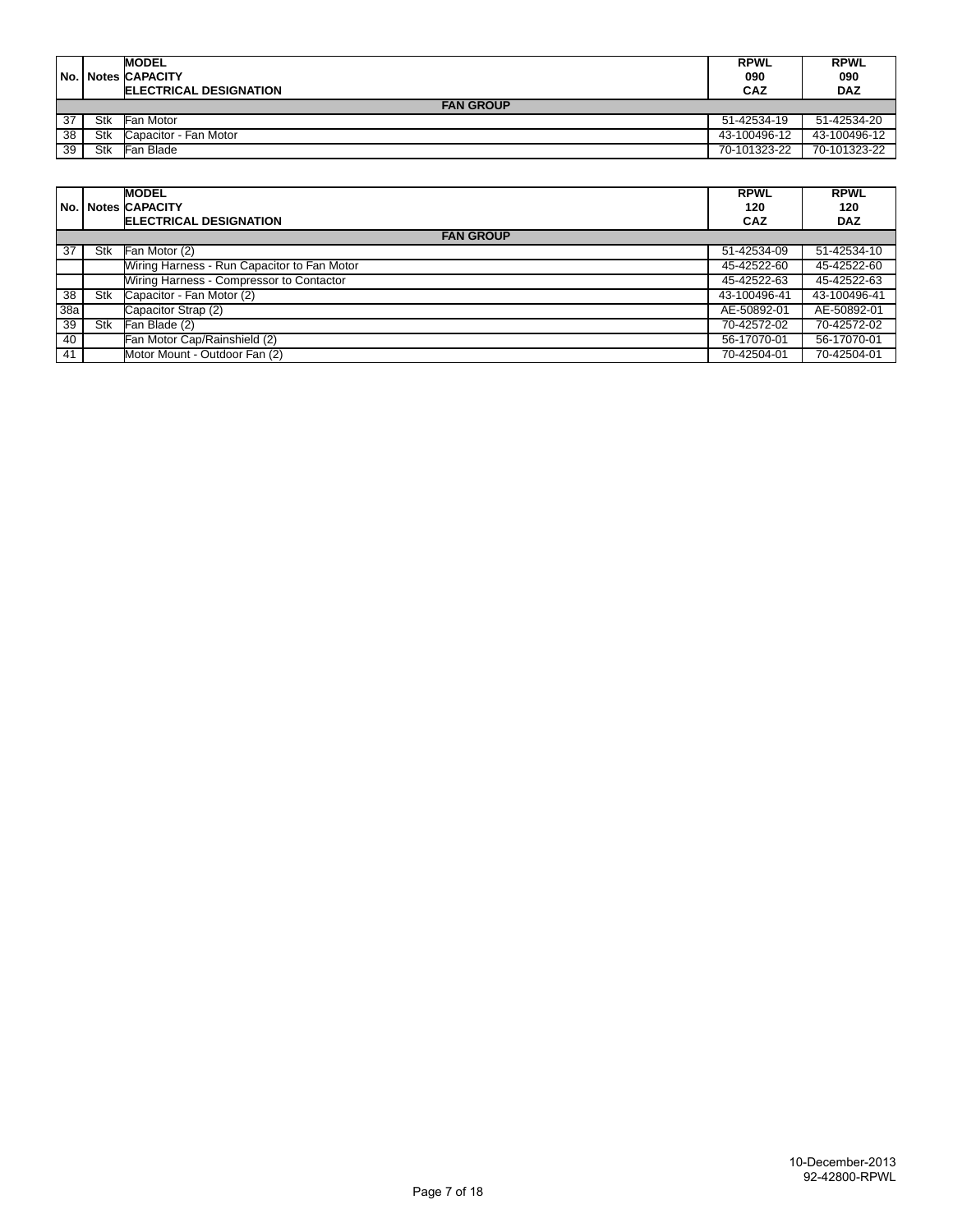|                 |     | <b>MODEL</b>                                    | <b>RPWL</b>  | <b>RPWL</b>  |
|-----------------|-----|-------------------------------------------------|--------------|--------------|
| No.             |     | <b>Notes CAPACITY</b>                           | 090          | 090          |
|                 |     | <b>ELECTRICAL DESIGNATION</b>                   | CAZ          | <b>DAZ</b>   |
|                 |     | <b>COIL GROUP</b>                               |              |              |
| 17              | Stk | Low Ambient Control                             | 47-102478-01 | 47-102478-01 |
| 19              | Stk | Coil Assembly (does not include TXV)            | AS-102887-01 | AS-102887-01 |
| 20              | Stk | <b>TXV</b>                                      | 61-102321-10 | 61-102321-10 |
| 20a             |     | <b>Bulb Strap Kit -TXV</b>                      | 64-101357-01 | 64-101357-01 |
| 21              | Stk | Service Valve - Liquid Line                     | 61-21368-12  | 61-21368-12  |
| 22              | Stk | Service Valve - Suction Line                    | 61-21368-16  | 61-21368-16  |
| 23              | Stk | Low Pressure Control                            | 47-101529-07 | 47-101529-07 |
| 24              | Stk | <b>High Pressure Control</b>                    | 47-26184-04  | 47-26184-04  |
| 25              | Stk | Wiring Harness - Reversing Valve                | 61-26149-01  | 61-26149-01  |
|                 |     | <b>Filter Drier</b>                             | 83-41714-07  | 83-41714-07  |
| $\overline{26}$ |     | Bracket - Valve Mounting                        | AE-56389-02  | AE-56389-02  |
| 28              |     | Muffler                                         | 83-26251-01  | 83-26251-01  |
| 29              | Stk | <b>Reversing Valve</b>                          | 61-102498-03 | 61-102498-03 |
|                 |     | Solenoid Coil Kit                               | 61-101713-92 | 61-101713-92 |
| 30              |     | <b>Strainer</b>                                 | 83-26020-09  | 83-26020-09  |
| $\overline{31}$ |     | Tube - Liquid (1/2 in. x 2 in. TXV extension)   | AE-59114-07  | AE-59114-07  |
| 32              | Stk | Accumulator                                     | 83-22459-09  | 83-22459-09  |
| 33              |     | Distributor Assembly - Distributor and Strainer | 83-103135-01 | 83-103135-01 |

|                 |     | <b>MODEL</b>                                  | <b>RPWL</b>  | <b>RPWL</b>  |
|-----------------|-----|-----------------------------------------------|--------------|--------------|
|                 |     | No. Notes CAPACITY                            | 120          | 120          |
|                 |     | <b>ELECTRICAL DESIGNATION</b>                 | <b>CAZ</b>   | <b>DAZ</b>   |
|                 |     | <b>COIL GROUP</b>                             |              |              |
| 19              | Stk | Coil Assembly w/TXV (2)                       | AS-90901-03  | AS-90901-03  |
| 20              | Stk | TXV Assembly ( Includes Distributor) (2)      | 61-42662-11  | 61-42662-11  |
| 20a             |     | Bulb Strap Kit - TXV (2)                      | 64-101357-01 | 64-101357-01 |
| 21              | Stk | Service Valve - Liquid Line                   | 61-21368-14  | 61-21368-14  |
| 22              | Stk | Service Valve - Suction Line                  | 61-102832-02 | 61-102832-02 |
|                 |     | Distributor (5/8 in. x 1/2 in. x 1/2 in.)     | 83-41634-01  | 83-41634-01  |
|                 |     | Distributor (1-1/8 in. x 1/2 in. x 1/2 in.)   | 83-17467-12  | 83-17467-12  |
| 23              | Stk | Low Pressure Control                          | 47-101529-03 | 47-101529-03 |
| 24              | Stk | <b>High Pressure Control</b>                  | 47-26184-04  | 47-26184-04  |
| $\overline{25}$ |     | Switch Mounting Bracket - Low Ambient Control | AE-90946-01  | AE-90946-01  |
| $\overline{26}$ |     | Mounting Bracket - Service Valve              | AE-102833-01 | AE-102833-01 |
|                 |     | <b>Filter Drier</b>                           | 83-103080-02 | 83-103080-02 |
| 27              | Stk | Low Ambient Control                           | 47-102478-01 | 47-102478-01 |
| 28              | Stk | Charge Compensator (2)                        | 83-25361-11  | 83-25361-11  |
| 29              | Stk | <b>Reversing Valve</b>                        | 61-102498-08 | 61-102498-08 |
|                 | Stk | Solenoid Coil - Reversing Valve               | 61-101713-92 | 61-101713-92 |
|                 | Stk | Wiring Harness - Reversing Valve              | 61-26149-01  | 61-26149-01  |
|                 |     | Bulkhead Valve (2)                            | 61-22369-04  | 61-22369-04  |
|                 |     | Locknut - Bulkhead Valve (2)                  | 63-22368-01  | 63-22368-01  |
|                 |     | Valve Core - Bulkhead Valve (2)               | 61-18551-01  | 61-18551-01  |
|                 |     | <b>Bulkhead Valve Cap (2)</b>                 | 83-100635-01 | 83-100635-01 |
| 30              | Stk | Accumulator                                   | 83-41827-02  | 83-41827-02  |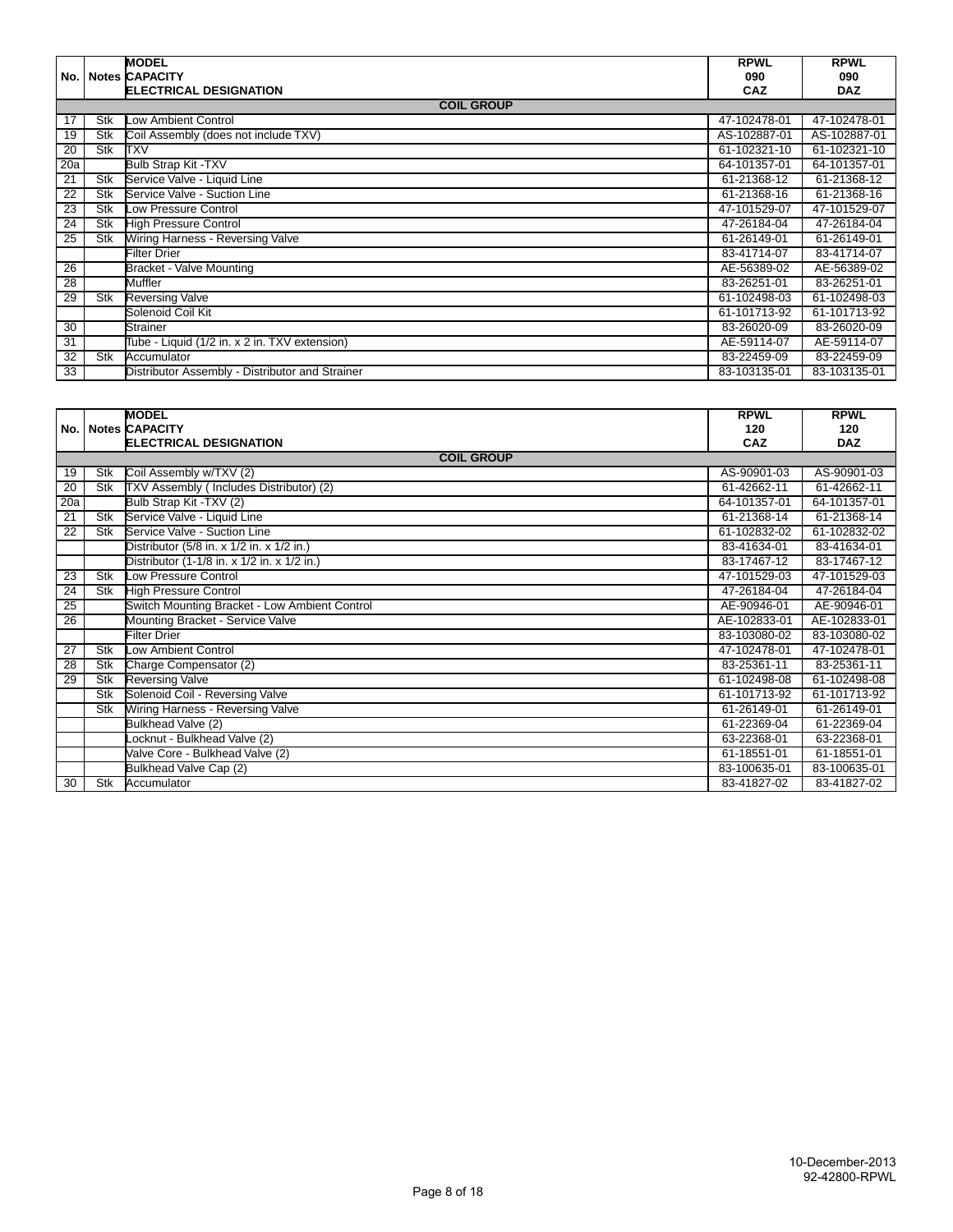| l No. l |                         | <b>MODEL</b>                  | <b>RPWL</b> | <b>RPWL</b> |  |  |  |
|---------|-------------------------|-------------------------------|-------------|-------------|--|--|--|
|         |                         | <b>Notes CAPACITY</b>         | 090         | 090         |  |  |  |
|         |                         | <b>ELECTRICAL DESIGNATION</b> | <b>CAZ</b>  | <b>DAZ</b>  |  |  |  |
|         | <b>COMPRESSOR GROUP</b> |                               |             |             |  |  |  |
|         |                         | <b>Compressor ID:</b>         | 8020        | 8022        |  |  |  |
| 42      | Stk                     | Compressor                    | 55-23156-29 | 55-23156-30 |  |  |  |
| 43      | Stk                     | Crankcase Heater              | 44-17402-10 | 44-17402-11 |  |  |  |

|    |                         | <b>MODEL</b>                   | <b>RPWL</b>   | <b>RPWL</b>   |  |  |  |
|----|-------------------------|--------------------------------|---------------|---------------|--|--|--|
|    |                         | No. Notes CAPACITY             | 120           | 120           |  |  |  |
|    |                         | <b>IELECTRICAL DESIGNATION</b> | <b>CAZ</b>    | <b>DAZ</b>    |  |  |  |
|    | <b>COMPRESSOR GROUP</b> |                                |               |               |  |  |  |
|    |                         | Compressor ID:                 | 8026          | 8027          |  |  |  |
| 42 | Stk                     | Compressor                     | 55-102471-01S | 55-102471-04S |  |  |  |
| 43 | Stk                     | Crankcase Heater               | 44-17402-17   | 44-17402-18   |  |  |  |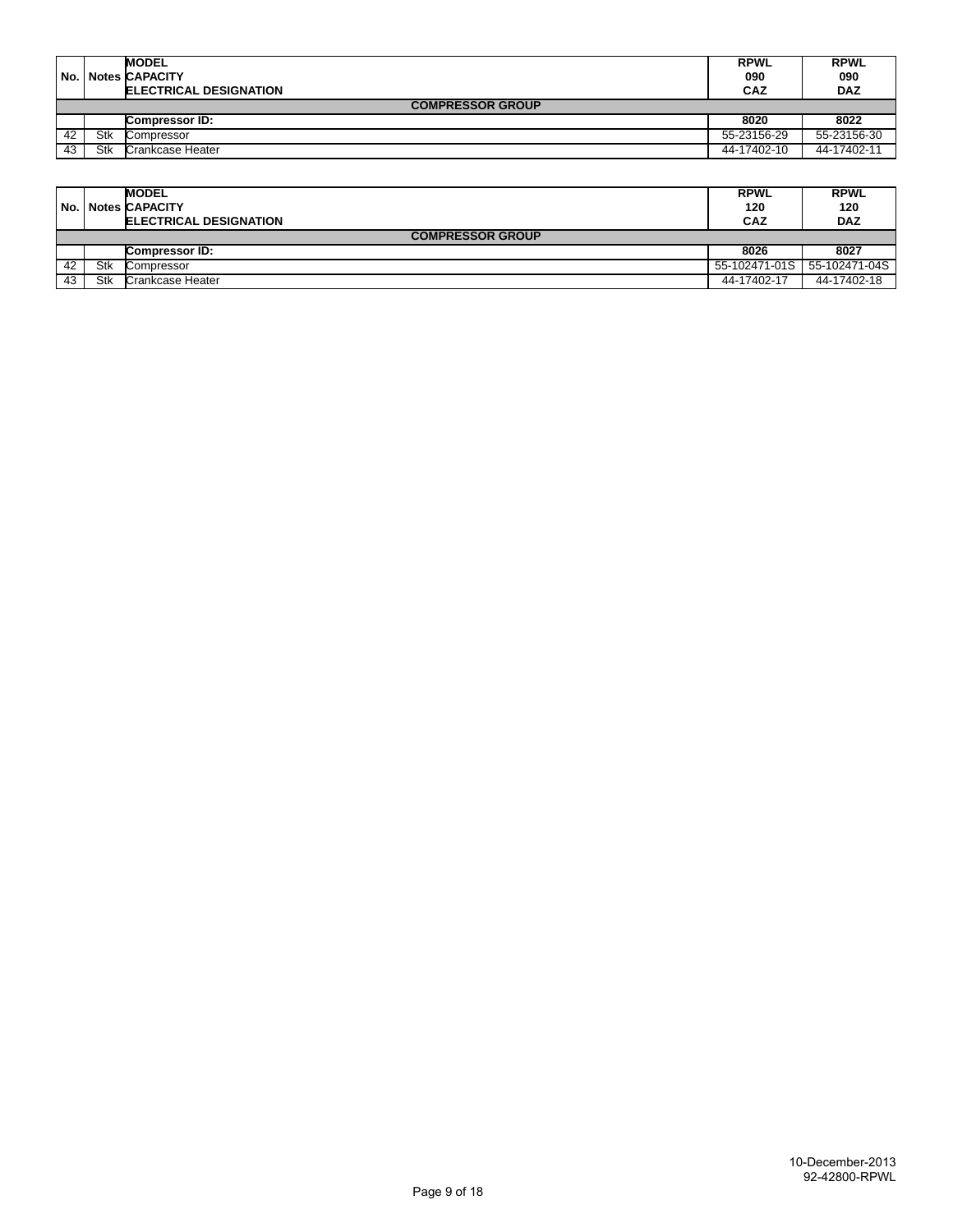

Exploded View - Exterior Panels 090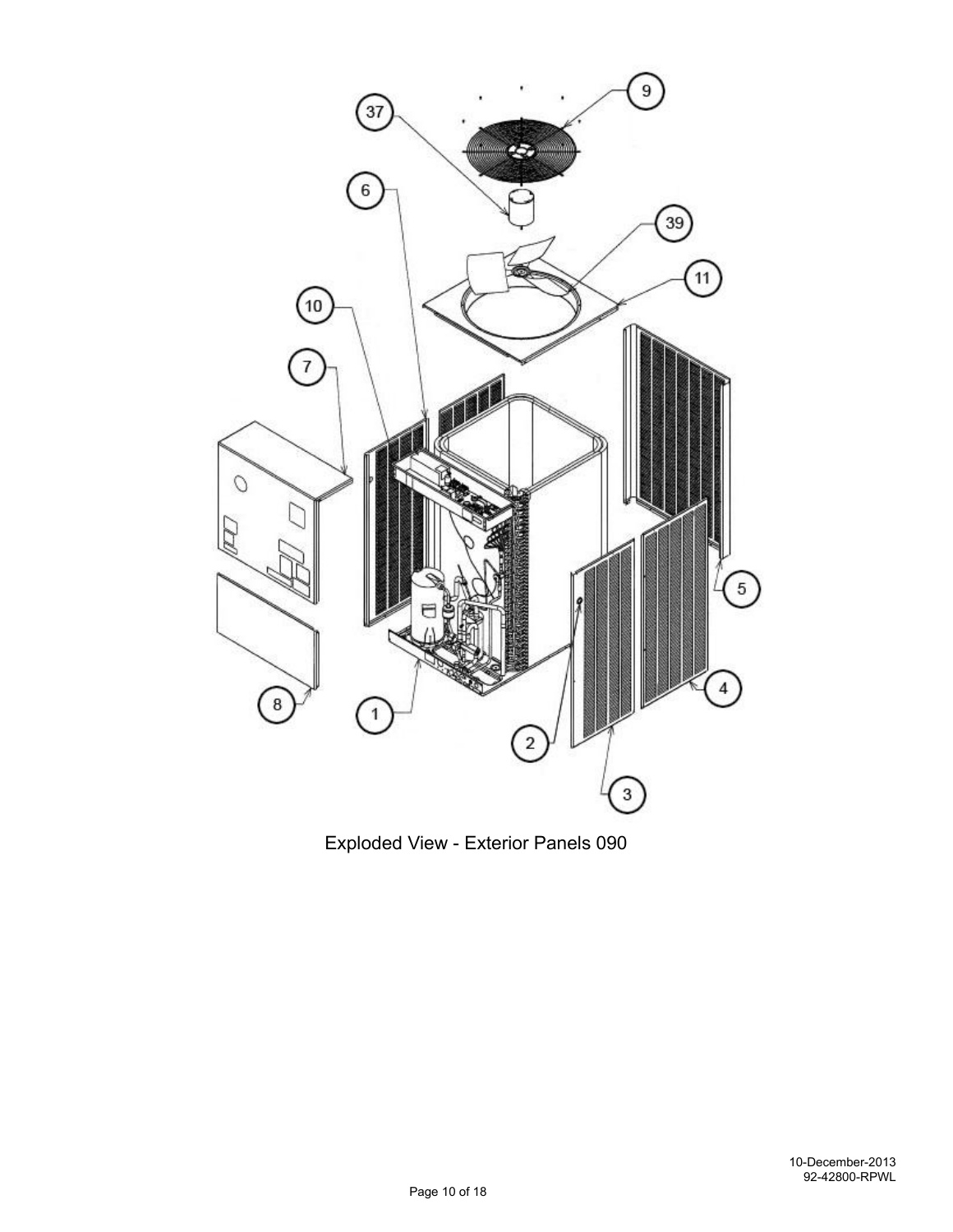

Exploded View - 120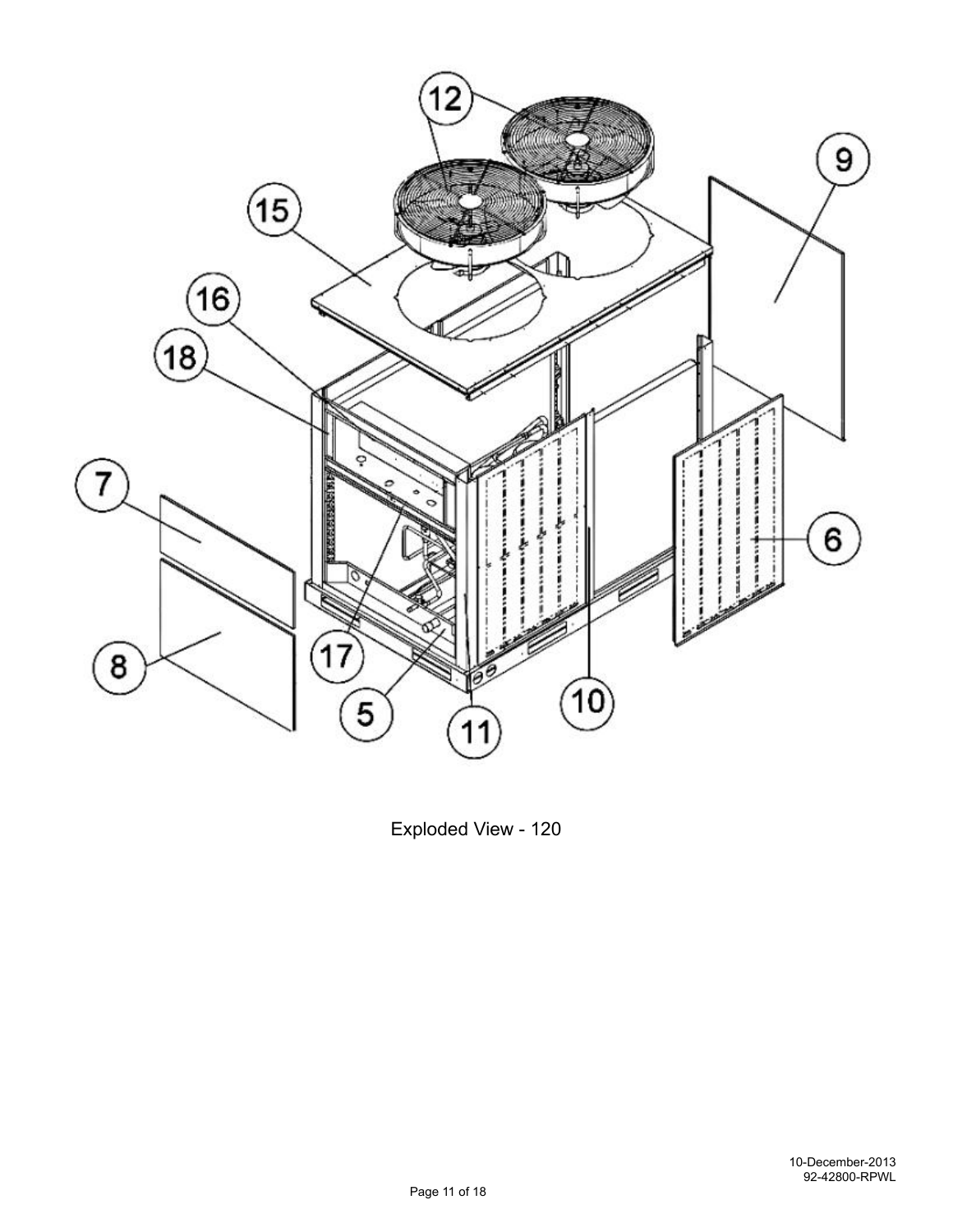

Interior Components - 090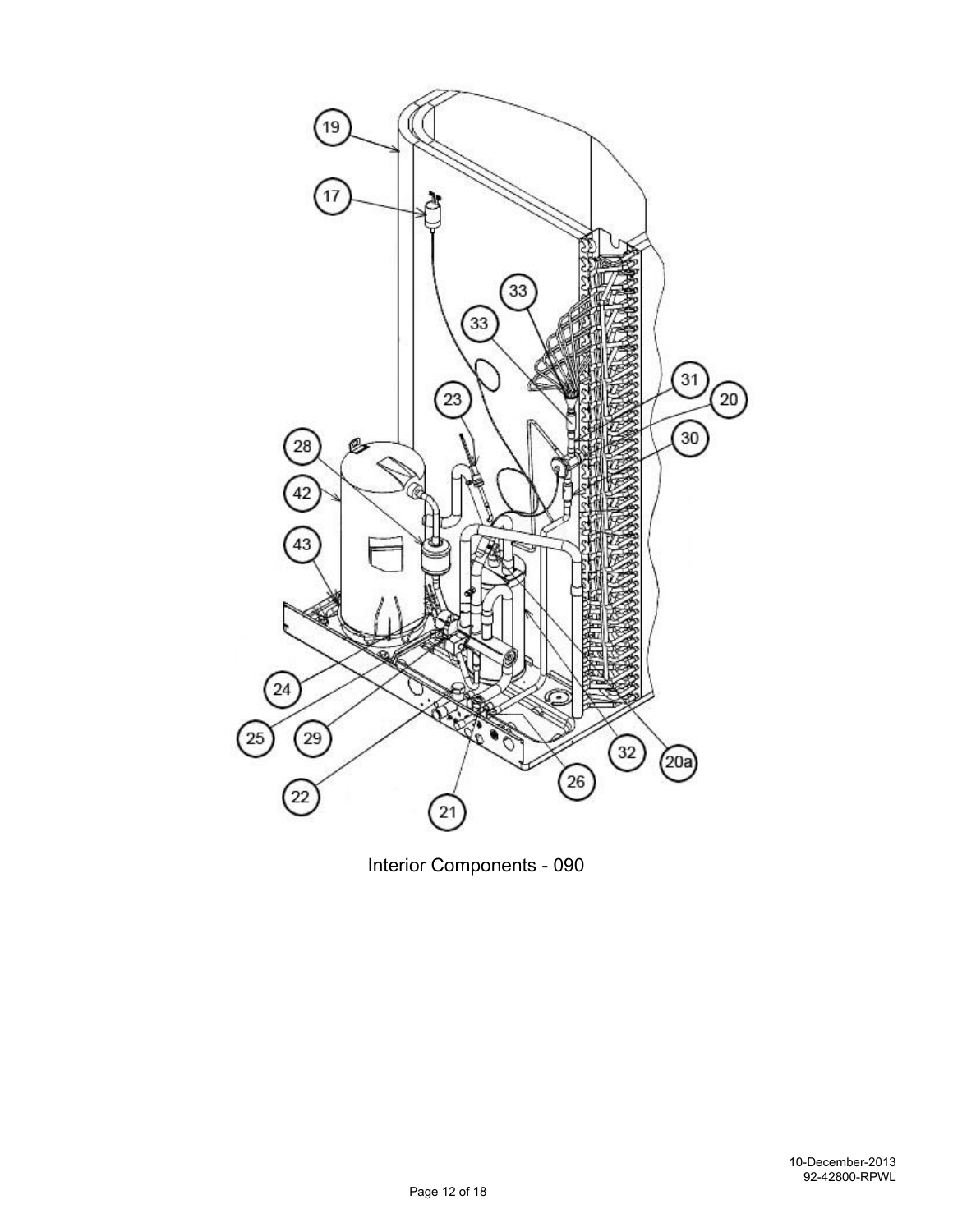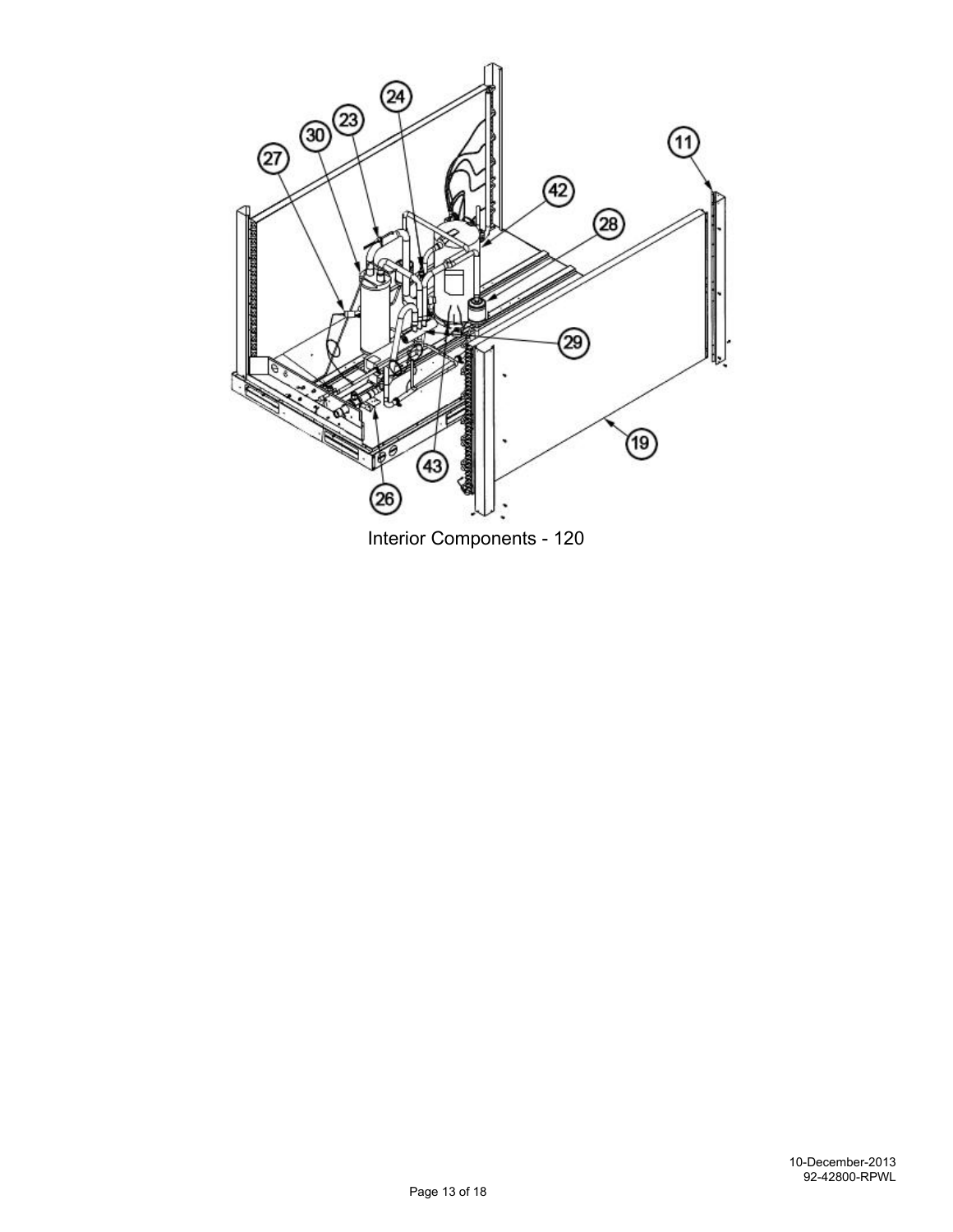

Control Box Mounting - 120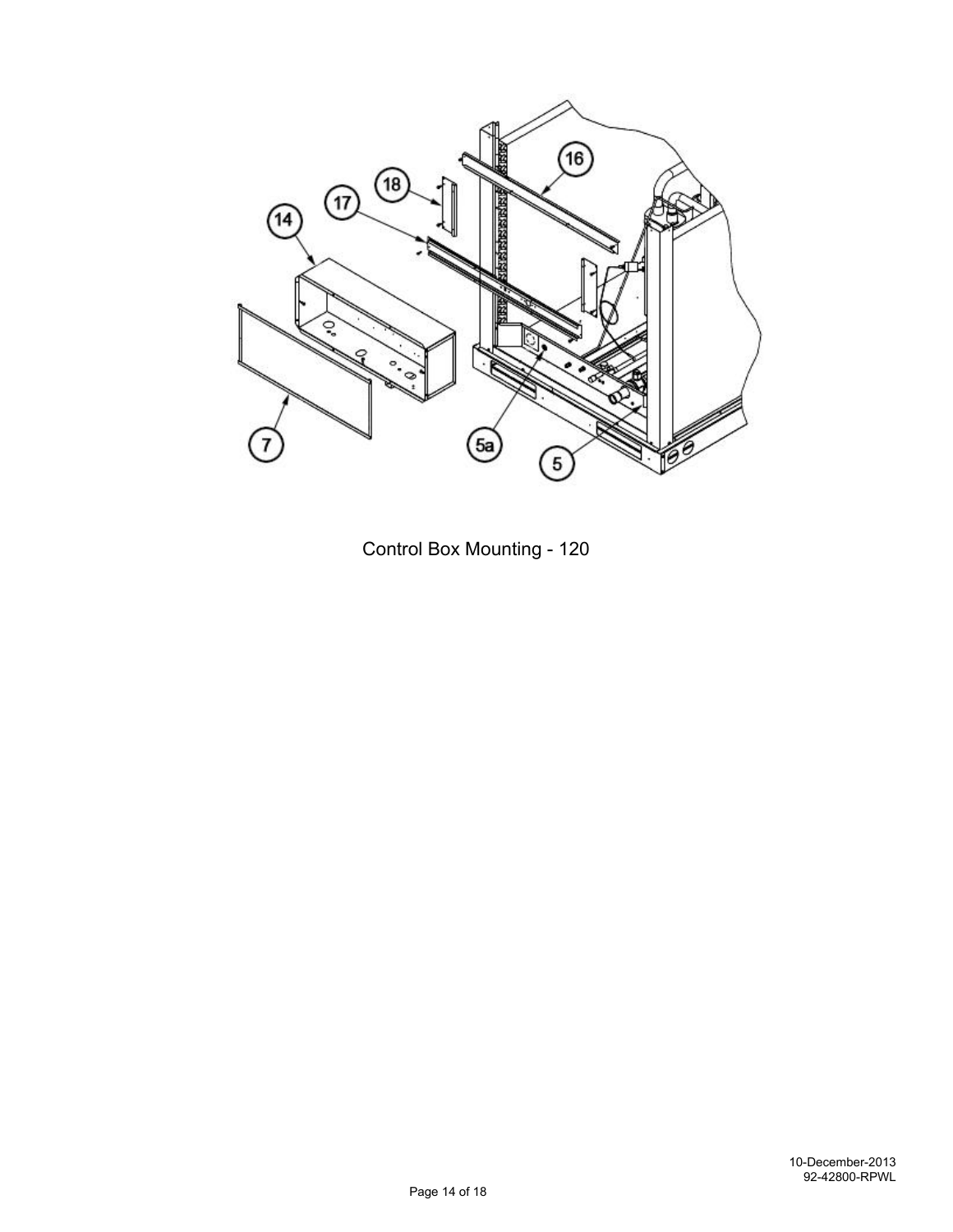

Base Pan, Base Rails - 120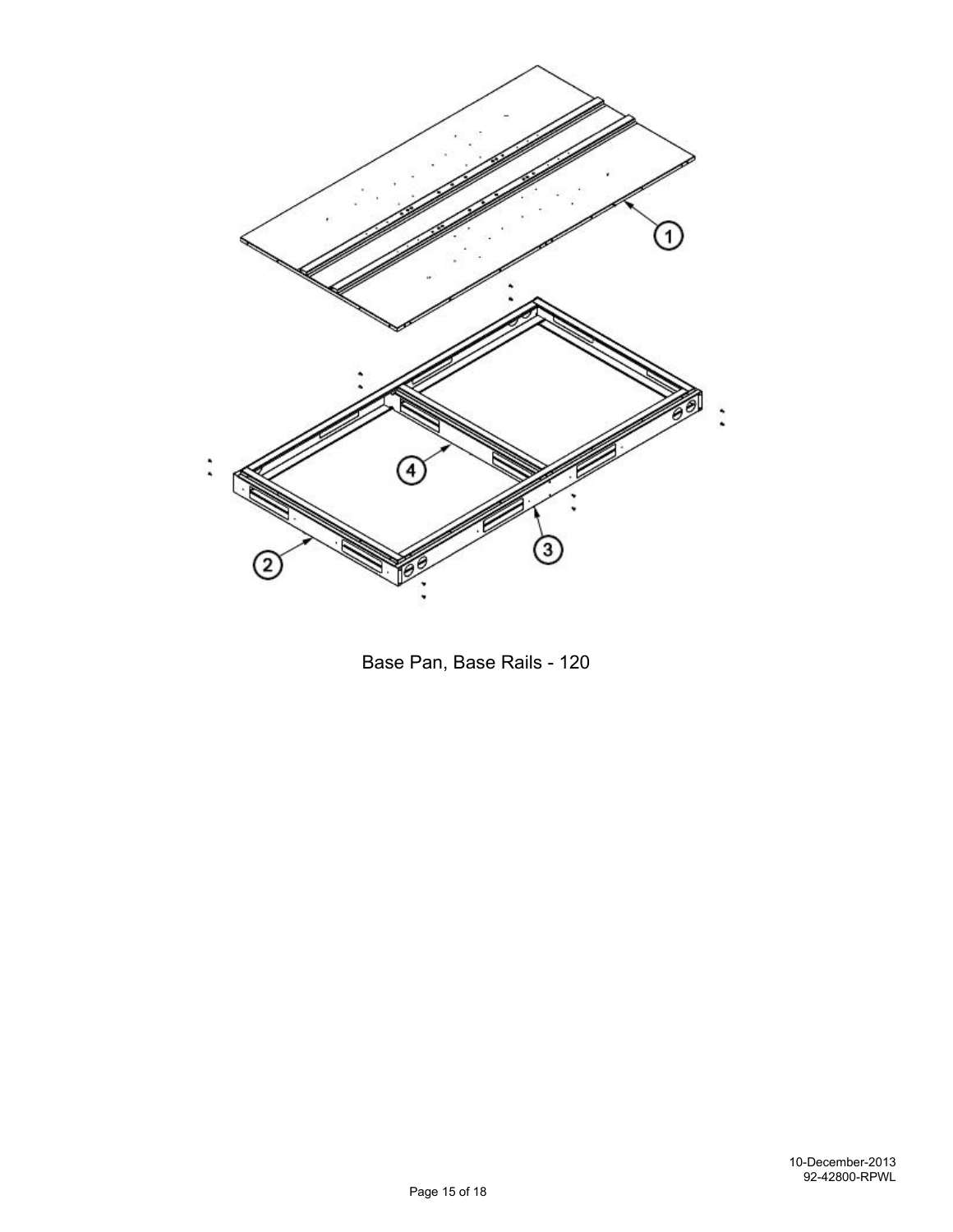

Fan Assembly - 120



Service Valves - 120

 $1.11$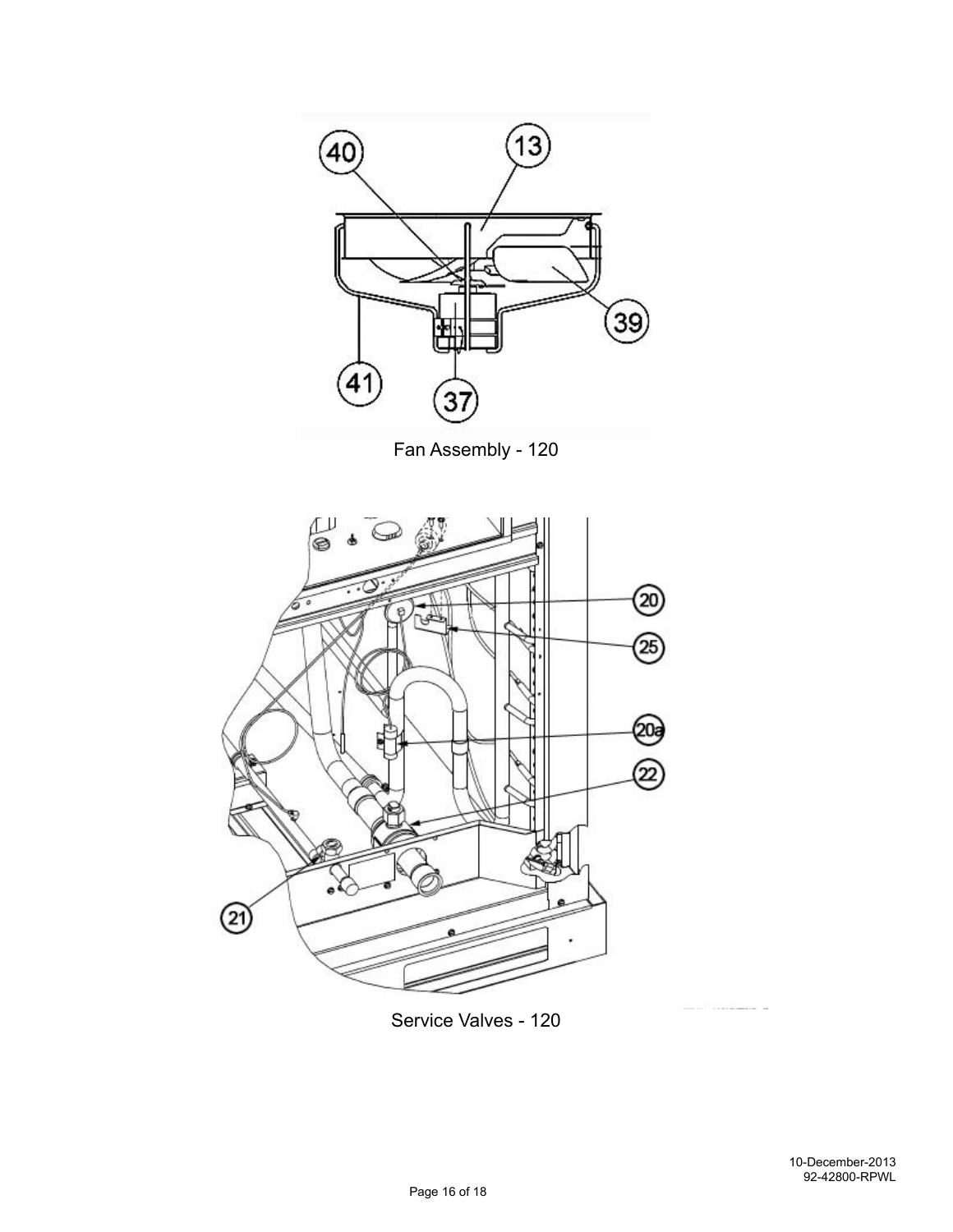

Control Box Assembly - 090



Control Box Assembly - 120